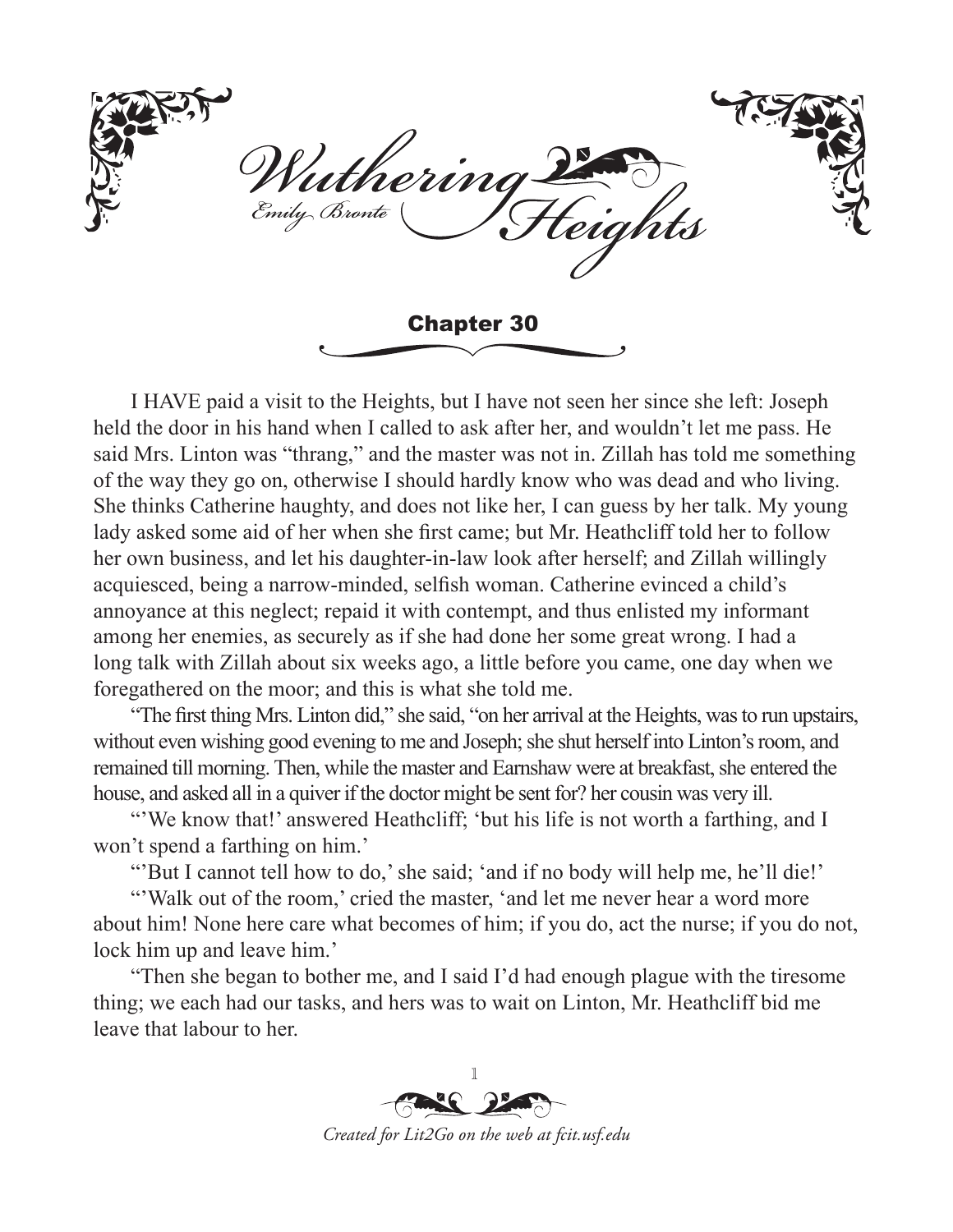"How they managed together, I can't tell. I fancy he fretted a great deal, and moaned hisseln night and day; and she had precious little rest: one could guess by her white face and heavy eyes. She sometimes came into the kitchen all wildered like, and looked as if she would fain beg assistance; but I was not going to disobey the master: I never dare disobey him, Mrs. Dean; and, though I thought it wrong that Kenneth should not be sent for, it was no concern of mine either to advise or complain, and I always refused to meddle. Once or twice, after we had gone to bed, I've happened to open my door again and seen her sitting crying on the stairs' top; and then I've shut myself in quick, for fear of being moved to interfere. I did pity her then, I'm sure: still I didn't wish to lose my place, you know.

"At last, one night she came boldly into my chamber, and frightened me out of my wits, by saying:

"Tell Mr. Heathcliff that his son is dying—I'm sure he is, this time. Get up, instantly, and tell him.'

"Having uttered this speech, she vanished again. I lay a quarter of an hour listening and trembling. Nothing stirred—the house was quiet.

"She's mistaken, I said to myself. He's got over it. I needn't disturb them; and I began to doze. But my sleep was marred a second time by a sharp ringing of the bell the only bell we have, put up on purpose for Linton; and the master called to me to see what was the matter, and inform them that he wouldn't have that noise repeated.

"I delivered Catherine's message. He cursed to himself, and in a few minutes came out with a lighted candle, and proceeded to their room. I followed. Mrs. Heathcliff was seated by the bedside, with her hands folded on her knees. Her father-in-law went up, held the light to Linton's face, looked at him, and touched him; afterwards he turned to her.

"Now—Catherine,' he said, 'how do you feel?'

"She was dumb.

"How do you feel, Catherine?' he repeated.

"'He's safe, and I'm free,' she answered: 'I should feel well—but,' she continued, with a bitterness she couldn't conceal, 'you have left me so long to struggle against death alone, that I feel and see only death! I feel like death!'

"And she looked like it, too! I gave her a little wine. Hareton and Joseph, who had been wakened by the ringing and the sound of feet, and heard our talk from outside, now entered. Joseph was fain, I believe, of the lad's removal; Hareton seemed a thought bothered; though he was more taken up with staring at Catherine than thinking



*Created for Lit2Go on the web at fcit.usf.edu*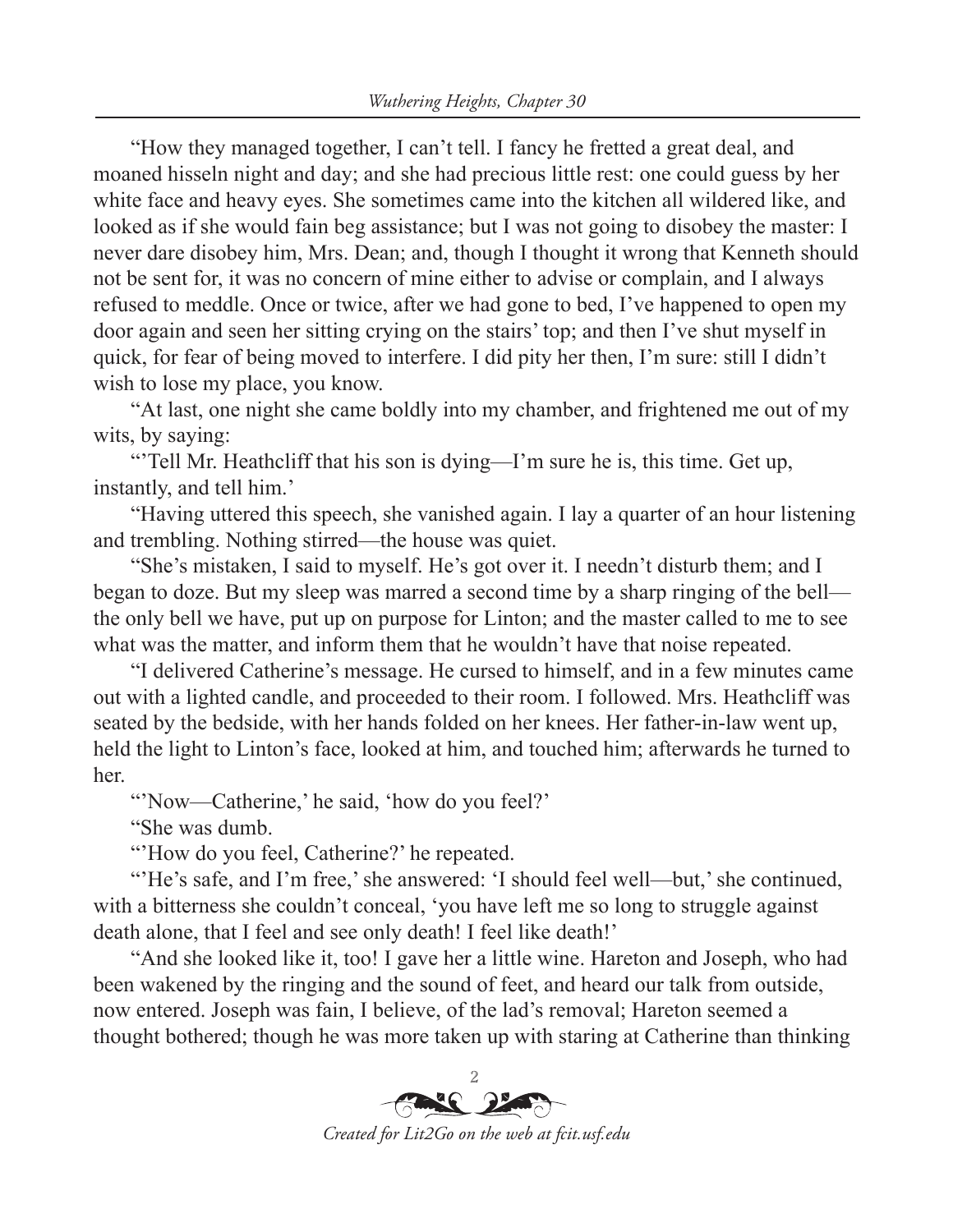of Linton. But the master bid him get off to bed again: we didn't want his help. He afterwards made Joseph remove the body to his chamber, and told me to return to mine, and Mrs. Heathcliff remained by herself.

"In the morning, he sent me to tell her she must come down to breakfast; she had undressed, and appeared going to sleep, and said she was ill; at which I hardly wondered. I informed Mr. Heathcliff, and he replied:

"'Well, let her be till after the funeral; and go up now and then to get her what is needful; and, as soon as she seems better, tell me.'"

Cathy stayed upstairs a fortnight, according to Zillah; who visited her twice a day, and would have been rather more friendly, but her attempts at increasing kindness were proudly and promptly repelled.

Heathcliff went up once, to show her Linton's will. He had bequeathed the whole of his, and what had been her movable property to his father: the poor creature was threatened, or coaxed, into that act during her week's absence, when his uncle died. The lands, being a minor, he could not meddle with. However, Mr. Heathcliff has claimed and kept them in his wife's right and his also: I suppose legally: at any rate, Catherine, destitute of cash and friends, cannot disturb his possession.

"Nobody," said Zillah, "approached her door, except that once, but I; and nobody asked anything about her. The first occasion of her coming down into the house was on a Sunday afternoon. She had cried out, when I carried up her dinner, that she couldn't bear any longer being in the cold: and I told her the master was going to Thrushcross Grange, and Earnshaw and I needn't hinder her from descending; so, as soon as she heard Heathcliff's horse trot off, she made her appearance donned in black, and her yellow curls combed back behind her ears as plain as a Quaker: she couldn't comb them out.

"Joseph and I generally go to chapel on Sundays"; the kirk, you know, has no minister now, explained Mrs. Dean; and they call the Methodists' or Baptists' place (I can't say which it is) at Gimmerton, a chapel. "Joseph had gone," she continued, "but I thought proper to bide at home. Young folks are always the better for an elder's overlooking; and Hareton, with all his bashfulness, isn't a model of nice behaviour. I let him know that his cousin would very likely sit with us, and she had been always used to see the Sabbath respected; so he had as good leave his guns and bits of indoor work alone, while she stayed. He coloured up at the news, and cast his eyes over his hands and clothes. The train-oil and gunpowder were shoved out of sight in a minute. I saw he meant to give her his company; and I guessed, by his way, he wanted to be presentable;

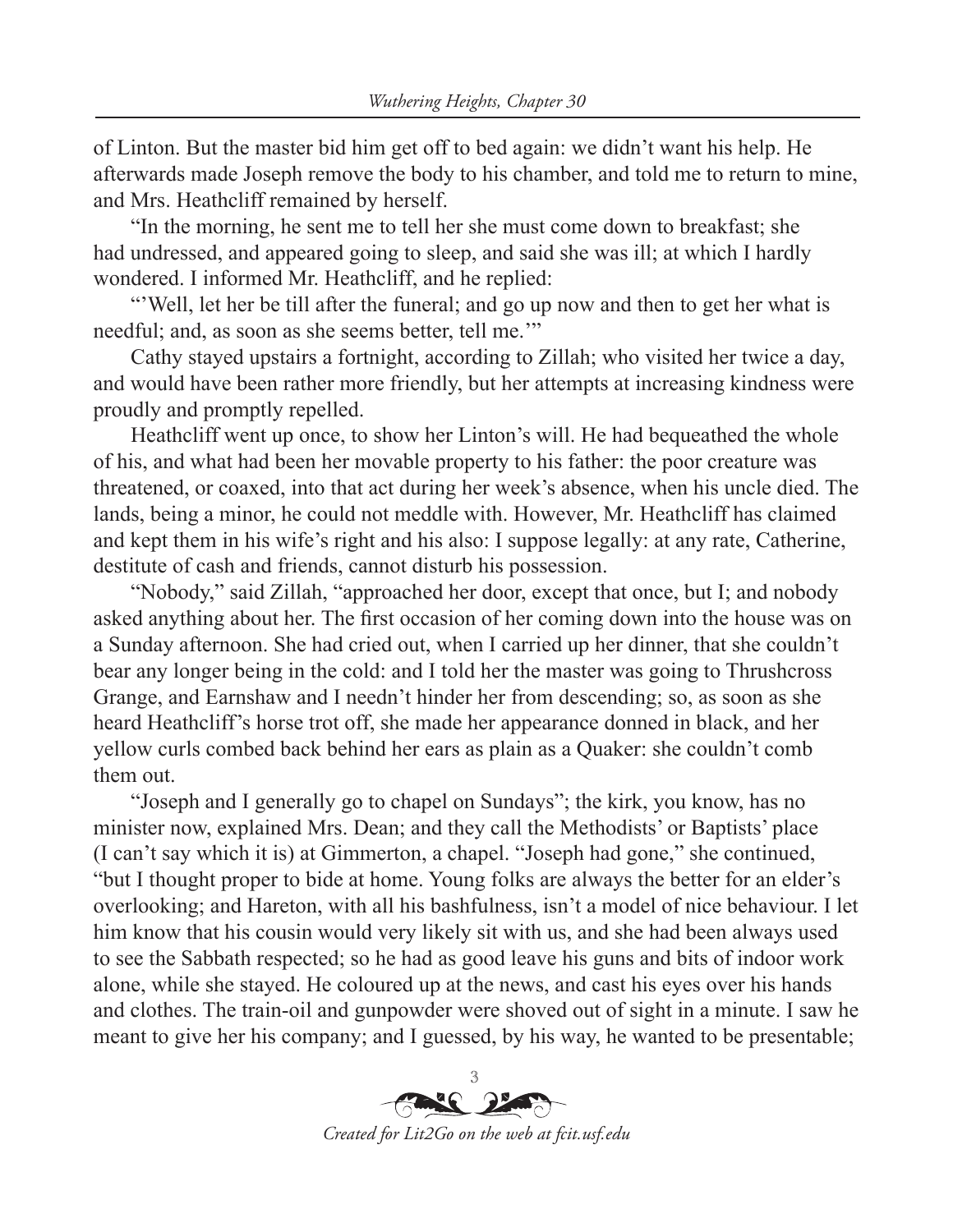so, laughing, as I durst not laugh when the master is by, I offered to help him, if he would, and joked at his confusion. He grew sullen, and began to swear.

"Now, Mrs. Dean," Zillah went on, seeing me not pleased by her manner, "you happen think your young lady too fine for Mr. Hareton; and happen you're right: but I own I should love well to bring her pride a peg lower. And what will all her learning and her daintiness do for her, now? She's as poor as you or I: poorer, I'll be bound: you're saving, and I'm doing my little all that road."

Hareton allowed Zillah to give him her aid; and she flattered him into a good humour: so, when Catherine came, half forgetting her former insults, he tried to make himself agreeable, by the housekeeper's account.

"Missis walked in," she said, "as chill as an icicle, and as high as a princess. I got up and offered her my seat in the armchair. No, she turned up her nose at my civility. Earnshaw rose, too, and bid her come to the settle, and sit close by the fire: he was sure she was starved.

"I've been starved a month and more,' she answered, resting on the word as scornful as she could.

"And she got a chair for herself, and placed it at distance from both of us. Having sat till she was warm, she began to look round, and discovered a number of books in the dresser; she was instantly upon her feet again, stretching to reach them: but they were too high up. Her cousin, after watching her endeavours a while, at last summoned courage to help her; she held her frock, and he filled it with the first that came to hand.

"That was a great advance for the lad. She didn't thank him; still, he felt gratified that she had accepted his assistance, and ventured to stand behind as she examined them, and even to stoop and point out what struck his fancy in certain old pictures which they contained; nor was he daunted by the saucy style in which she jerked the page from his finger: he contended himself with going a bit farther back, and looking at her instead of the book. She continued reading, or seeking for something to read. His attention became, by degrees, quite centered in the study of her thick, silky curls: her face he couldn't see, and she couldn't see him. And, perhaps, not quite awake to what he did, but attracted like a child to a candle, at last he proceeded from staring to touching; he put out his hand and stroke one curl, as gently as if it were a bird. He might have struck a knife into her neck, she started round in such a taking.

"'Get away, this moment! How dare you touch me? Why are you stopping there?' she cried, in a tone of disgust. 'I can't endure you! I'll go upstairs again, if you come near me.'

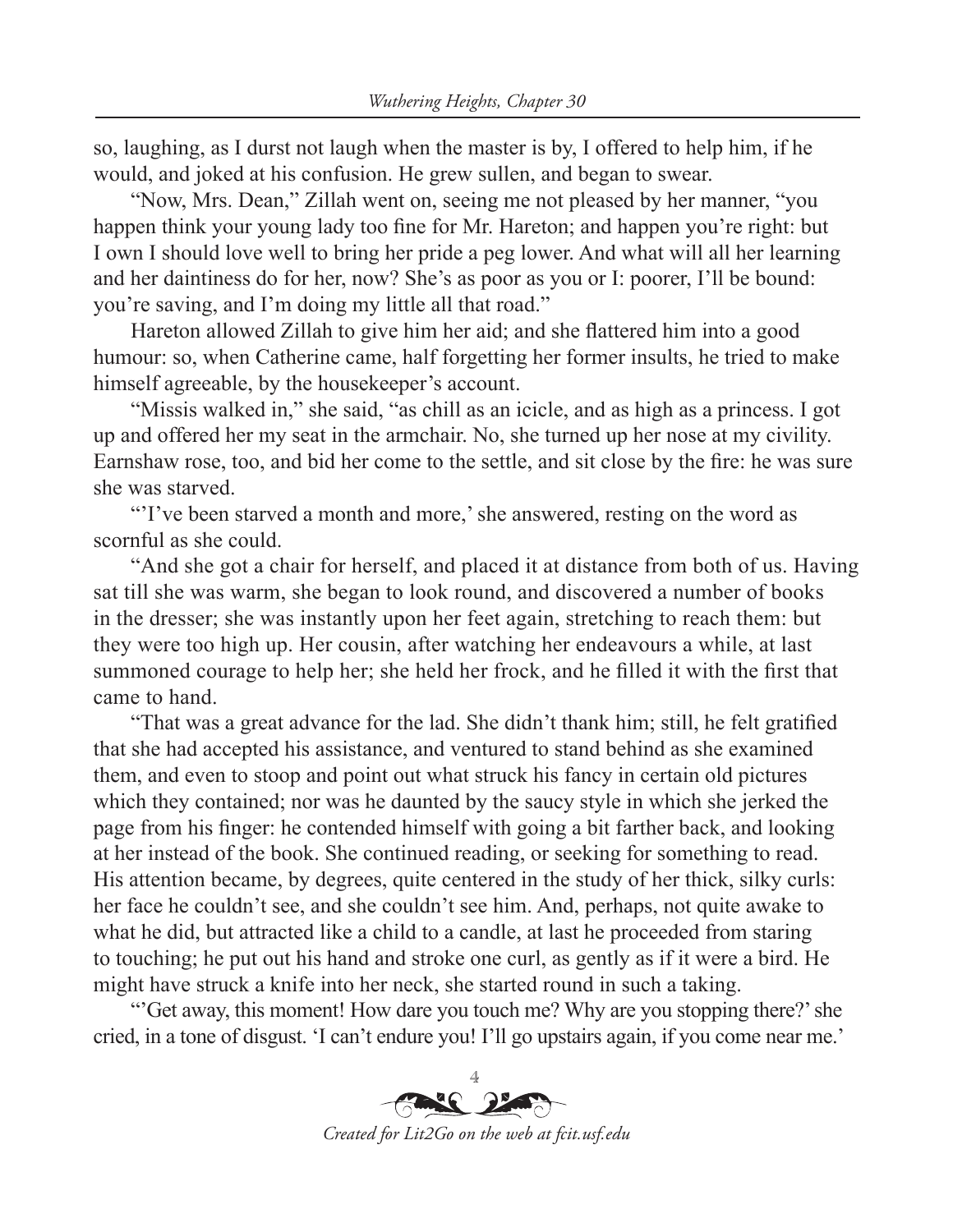"Mr. Hareton recoiled, looking as foolish as he could do: he sat down in the settle very quiet, and she continued turning over her volumes another half-hour; finally, Earnshaw crossed over, and whispered to me:

"Will you ask her to read to us, Zillah? I'm stalled of doing naugh; and I do like— I could like to hear her! Dunnot say I wanted it, but ask of yourseln.'

"'Mr. Hareton wishes you would read to us, ma'am,' I said immediately. 'He'd take it very kind—he'd be much obliged.'

"She frowned; and looking up, answered:

"'Mr. Hareton, and the whole set of you, will be good enough to understand that I reject any pretence at kindness you have the hypocrisy to offer! I despise you, and will have nothing to say to any of you! When I would have given my life for one kind word, even to see one of your faces, you all kept off. But I won't complain to you! I'm driven down here by the cold; not either to amuse you or enjoy your society.'

"What could I ha' done?' began Earnshaw. 'How was I to blame?'

"'Oh! you are an exception,' answered Mrs. Heathcliff, 'I never missed such a concern as you.'

"'But I offered more than once, and asked,' he said, kindling up at her pertness, 'let me wake for you-'

"'Be silent! I'll go out of doors, or anywhere, rather than have your disagreeable voice in my ear!' said my lady.

"Hareton muttered she might go to hell for him! and unslinging his gun, restrained himself from his Sunday occupations no longer. He talked now, freely enough; and she presently saw fit to retreat to her solitude: but the frost had set in, and, in spite of her pride, she was forced to condescend to our company, more and more. However, I took care there should be no further scorning at my good-nature: ever since, I've been as stiff as herself; and she has no lover or liker among us: and she does not deserve one; for, let them say the least word to her, and she'll curl back without respect to any one! She'll snap at the master himself, and as good as dares him to thrash her; and the more hurt she gets, the more venomous she grows."

At first, on hearing this account from Zillah, I determined to leave my situation, take a cottage, and get Catherine to come and live with me: but Mr. Heathcliff would as soon permit that as he would set up Hareton in an independent house; and I can see no remedy, at present, unless she could marry again: and that scheme it does not come within my province to arrange.

Thus ended Mrs. Dean's story. Nothwithstanding the doctor's prophecy, I am rapidly recovering strength; and though it be only the second week in January, I